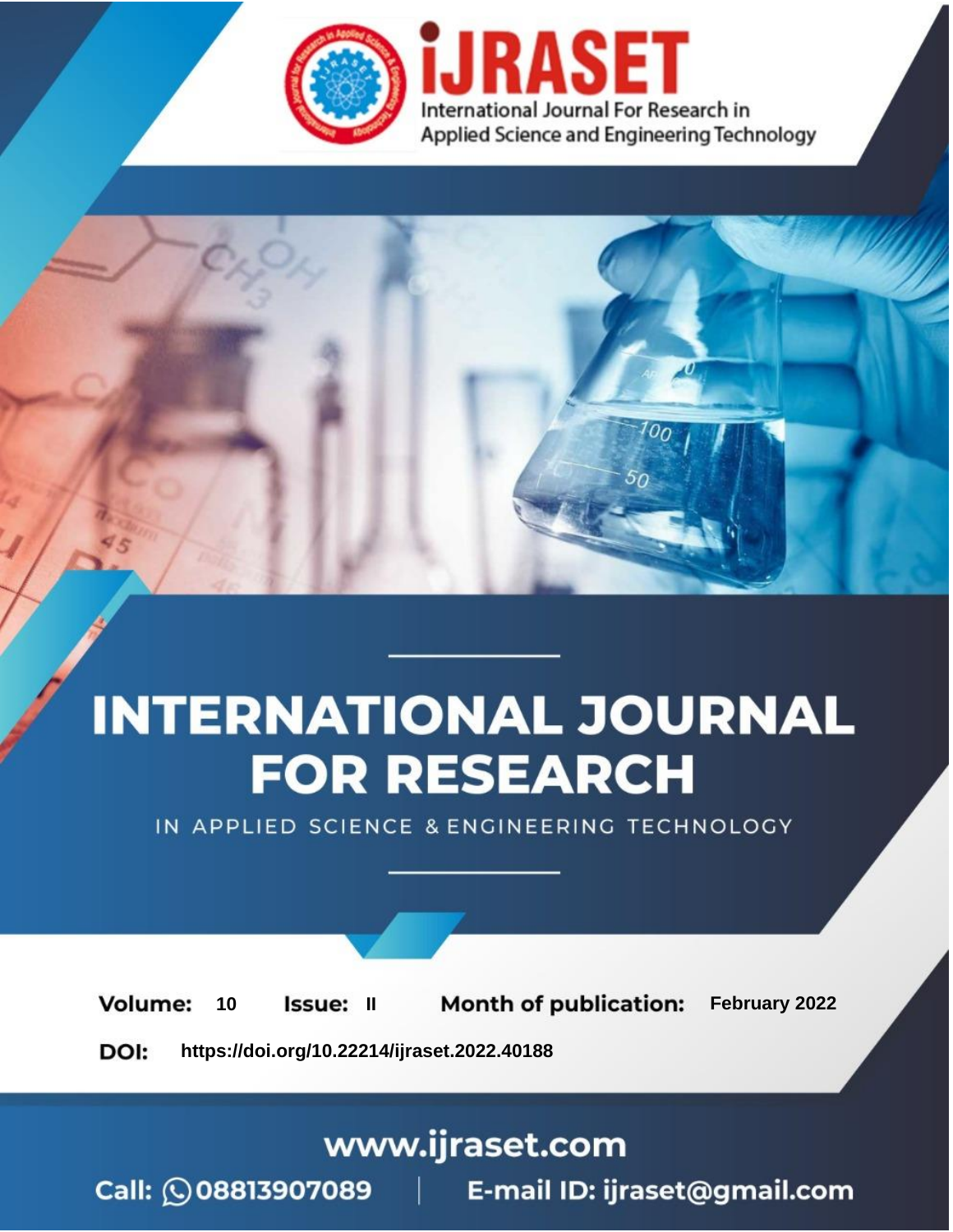

International Journal for Research in Applied Science & Engineering Technology (IJRASET**)**  *ISSN: 2321-9653; IC Value: 45.98; SJ Impact Factor: 7.538 Volume 10 Issue II Feb 2022- Available at www.ijraset.com*

### **Metallic Additive Manufacturing**

Nisha Ramesh Jadhav $^1$ , Prof. Dr. D. D. Date $^2$ *1 Student, <sup>2</sup>Guide, M.Tech, Mechanical Engineering TPCT<sup>s</sup>College of Engineering, Osmanabad*

*Abstract: As metallic additive manufacturing grew in many areas, many users have requested greater control over the systems, namely the ability to change the process parameters. The goal of this paper is to review the effects of major process parameters on the quality such as porosity, residual stress, and composition changes and materials properties like microstructure and microsegregation.* 

In this article, we give an overview over the different kinds of metals specially steels in additive manufacturing processes and *present their microstructures, their mechanical and corrosion properties, and their heat treatments and their application. Our aim is to detect the microstructures as well as the mechanical and electrochemical properties of metals specially the steels. Steels are subjected during additive manufacturing processing to time-temperature profiles which are very different from the conventional process. We do not describe in detail the additive manufacturing process parameters required to achieve dense parts. We discuss the impact of process parameters on the microstructure, where necessary.*

#### **I. INTRODUCTION**

The main advantages of additive manufacturing (AM) technologies of metallic parts compared to conventionals and shaping processes are to produce complex parts with a minimum time, minimum cost and with low energy consumption. AM technologies has wide scope within the defense, energy, aerospace, and biomedical industries .Today the applications of additive manufacturing appear to almost be limitless. It is used to fabricate high-tech industrial , consumer products and progress in polymeric materials for the manufacturing industry.

In additive manufacturing layers of material are formed under the computer control to create an object. Additive manufacturing has many advantages in production of parts with the ability to manufacture single or multiple components from various range of materials. Additive Manufacturing ,also referred to as 3D Printing. It is a technology that produces three dimensional parts layer by layer from material, or it may be polymer or metal based. Additive manufacturing ,as its name implies, it adds material to create an object. But when you creat an object by traditional technique ,it is necessary to remove material by using various machining process like milling, shaping. While additive manufacturing delivers a perfect trifecta of imporved performance, complex geometries and simplified fabrication.

#### **II. PROBLEMS STATEMENT**:

In this paper we aim to fill that gap by providing a review of the many different metals in additive manufacturing. Our focus is on the microstructures as well as the mechanical and electrochemical properties of various types of metals used additive manufacturing. We intentionally do not describe metal matrix composites (MMC) here. As there are infinite possibilities for part design, it is not possible to have one parameter set that will be fully optimized for all part features like thin walls, thick sections, overhangs, material performance and process. We identify areas with missing information in the literature and assess which properties of additive manufacturing. We close our review with a short summary of functional properties and their application perspectives in Additive Manufacturing.

#### **III. EFFECT OF ADDITIVE MANUFACTURING PROCESSING PARAMETERS ON MATERIALS**

Metallic additive manufacturing techniques is based on rapid solidification. When we remove the source of energy cooling rates goes upto 105 –106 K·s−1. In small grain size particles, due to the rapid solidification metastable phases are formed. Due to the large energy is required in the AM process the material vaporization temperature is reached maximum in AM techniques. Due to this evaporative losses are occurs and they are closely related to the maximum temperature reached, and the temperature dependent vapor pressures of the constitutive elements. When we require the material which has a good resistance to environmentally harsh condition then we go for stainless steels. These types of steels are used in large variety of applications where the parts are in contact with corrosive media.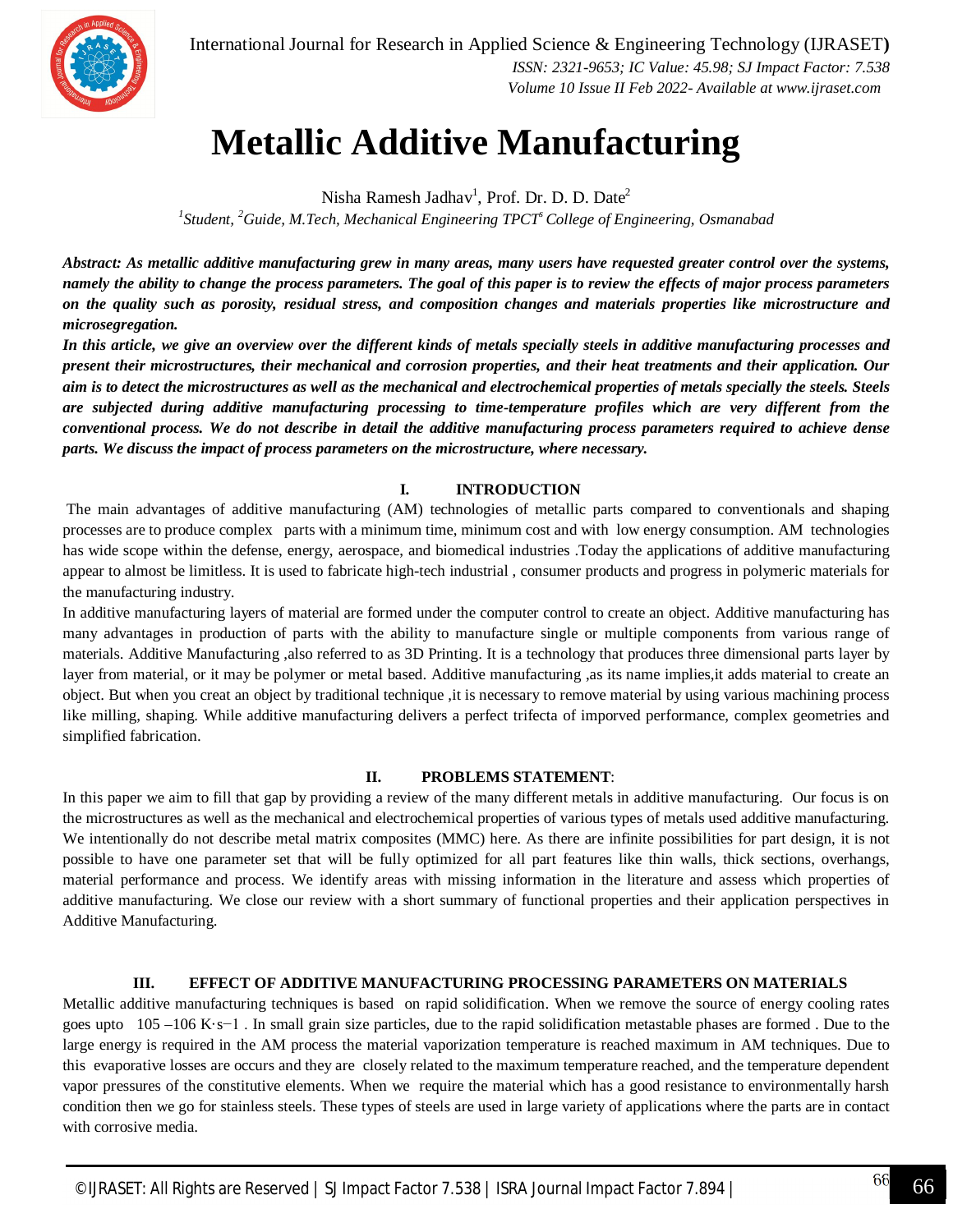

Types of Steel and their applications:

#### *A. Austenitic Stainless steels in AM*

Auatenitic stainless steel is one of the important type of steel .Its primary crystalline structure is austenite and it prevents steel from being hardenable by heat treatment and make the steel non magnetic. It has excellent corrosion resistance, and ductility. In these steels, the high chromium content (17- 18 wt.-%) leads to a good corrosion resistance, while the nickel additions keep the microstructure of the alloys fully austenitic in conventionallyproduced materials. Fatigue strength stainless steel samples is an important factor for applications in areas such as the medical or aerospace industry .

#### *B. Martensitic Stainless Steels*

We can easily obtain fully dense specimens with fully martensitic microstructures both by DED and by L-PBF.

There are two types of tool steels in additive manufacturing , namely carbon-free maraging steels and carbon-bearing tool steels. In both types of tool steel, the final microstructure consists of martensite . In case of carbon-bearing tool steels, the martensitic matrix without precipitates obtained upon quenching is hard and brittle. In case of the high-Ni maraging steels, due to quenching it gives comparably soft and ductile martensitic microstructure.

#### *A. Conclusion*

#### **IV. CONCLUSION & FUTURE SCOPE**

Steels are the useful most, important, affordable and available structural materials now a days .It is used in many industry like transportation, energy conversion, safety, health, infrastructure and manufacturing. The corrosion properties of steels mainly stainless steel ,produced by additive manufacturing process are better than the material produced by conventionally.

#### *B. Future Scope*

In the future, additional research is required to overcome the challenges in additive manufacturing processing.

The many research being conducted on additive manufacturing of metals especially on the steels up to now is about the processing of existing alloys with new processes.. There is, increasing interest in utilizing the additive manufacturing for making parts of iron base alloys with many of the functional properties. Further iron-based materials that are considered for use in additive manufacturing include amorphous, nanocrystalline, and magnetocaloric materials.

#### **REFERENCES**

- [1] Herzog, V. Seyda, E. Wycisk, C. Emmelmann, Additive manufacturing of metals, Acta Mater. 117 (2016) 371–392, https://doi.org/10.1016/j. actamat.2016.07.019.
- [2] V. Manakari, G. Parande, M. Gupta, H.F. Lopez, Selective laser melting of magnesium and magnesium alloy powders, A Review (2017), https://doi.org/ 10.3390/met7010002.
- [3] D. Gu, W. Meiners, K. Wissenbach, R. Poprawe, Laser additive manufacturing of metallic components: materials, processes and mechanisms, Int. Mater. Rev. 57 (2012) 133–164, https://doi.org/10.1179/1743280411Y.0000000014.
- [4] S. Gorsse, C. Hutchinson, M. Goun�e, R. Banerjee, Additive manufacturing of metals: a brief review of the characteristic microstructures and properties of steels, Ti-6Al-4V and high-entropy alloys, Sci. Technol. Adv. Mater. 18 (2017) 584–610, https://doi.org/10.1080/14686996.2017.1361305.
- [5] H. Fayazfar, M. Salarian, A. Rogalsky, D. Sarker, P. Russo, V. Paserin, E. Toyserkani, A critical review of powder-based additive manufacturing of ferrous alloys: process parameters, microstructure and mechanical properties, Mater. Des. 144 (2018) 98–128, https://doi.org/10.1016/j.matdes.2018.02.018.
- [6] S. Dadbakhsh, R. Mertens, L. Hao, J. Van Humbeeck, J.-P. Kruth, Selective laser melting to manufacture "in situ" metal matrix composites: a review, Adv. Eng. Mater. 1801244 (2019) 1801244, https://doi.org/10.1002/adem.201801244.
- [7] D. Lehmhus, M. Busse, A. von Hehl, E. J€ agle, State of the art and emerging trends in additive manufacturing: from multi-material processes to 3D printed electronics, MATEC Web Conf 188 (2018), 03013, https://doi.org/10.1051/ matecconf/201818803013.
- [8] C.N. Hsiao, C.S. Chiou, J.R. Yang, Aging reactions in a 17-4 PH stainless steel